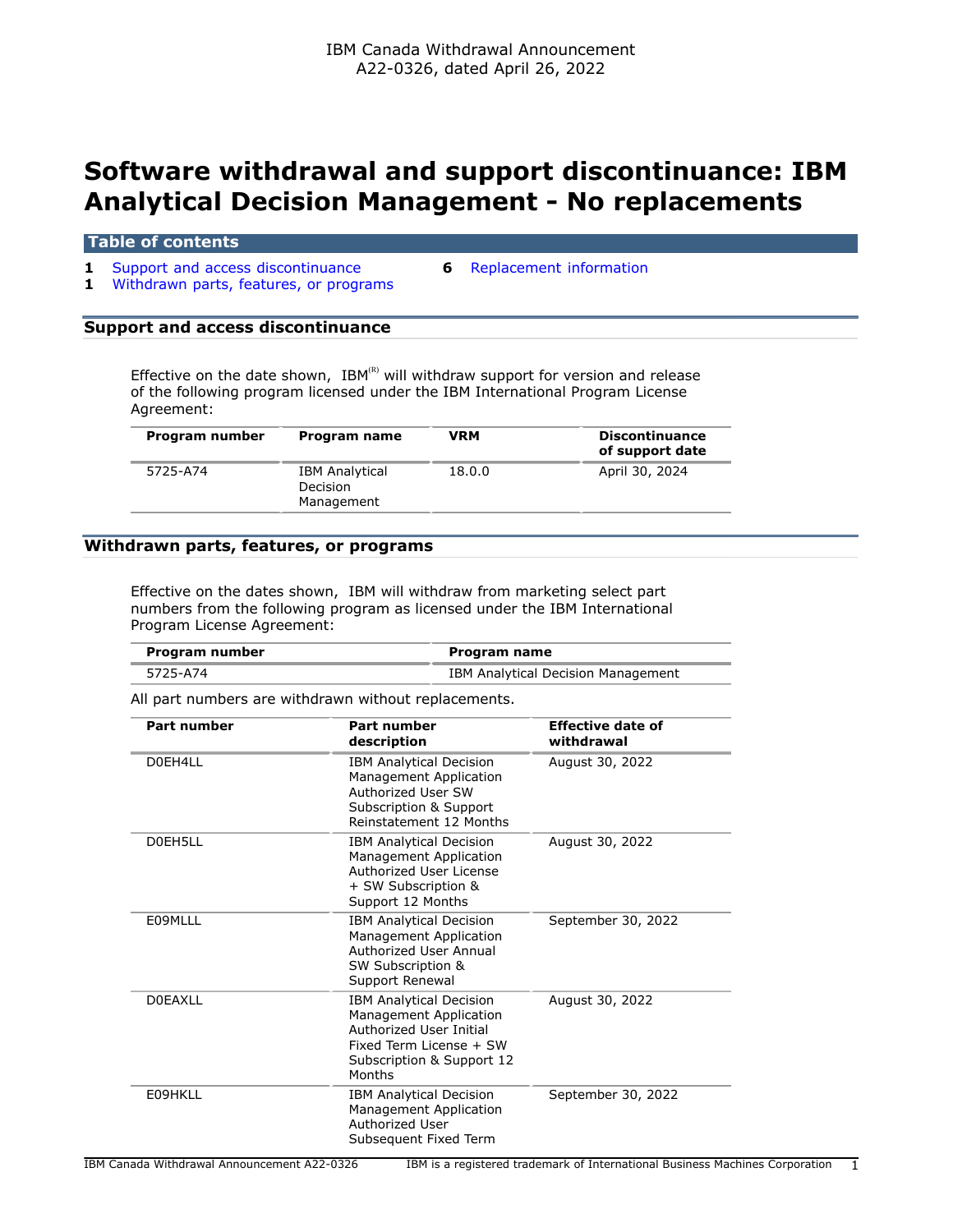| <b>Part number</b> | <b>Part number</b><br>description                                                                                                                                                                                                                        | <b>Effective date of</b><br>withdrawal |
|--------------------|----------------------------------------------------------------------------------------------------------------------------------------------------------------------------------------------------------------------------------------------------------|----------------------------------------|
|                    | License + SW Subscription<br>& Support 12 Months                                                                                                                                                                                                         |                                        |
| <b>DOEGYLL</b>     | <b>IBM Analytical Decision</b><br>Management Application<br>Concurrent User SW<br>Subscription & Support<br>Reinstatement 12 Months                                                                                                                      | August 30, 2022                        |
| <b>DOEGZLL</b>     | <b>IBM Analytical Decision</b><br>Management Application<br>Concurrent User License<br>+ SW Subscription &<br>Support 12 Months                                                                                                                          | August 30, 2022                        |
| E09MILL            | <b>IBM Analytical Decision</b><br>Management Application<br>Concurrent User Annual<br>SW Subscription &<br>Support Renewal                                                                                                                               | September 30, 2022                     |
| <b>DOEAULL</b>     | <b>IBM Analytical Decision</b><br>Management Application<br>Concurrent User Initial<br>Fixed Term License + SW<br>Subscription & Support 12<br>Months                                                                                                    | August 30, 2022                        |
| E09HHLL            | <b>IBM Analytical Decision</b><br>Management Application<br><b>Concurrent User</b><br>Subsequent Fixed Term<br>License + SW Subscription<br>& Support 12 Months                                                                                          | September 30, 2022                     |
| D0JVDLL            | <b>IBM Analytical Decision</b><br>Management Application<br>for zEnterprise <sup>(R)</sup><br><b>BladeCenter Extension</b><br>and Linux <sup>(R)</sup> on System z <sup>(R)</sup><br>Authorized User License<br>+ SW Subscription &<br>Support 12 Months | August 30, 2022                        |
| <b>D0JVELL</b>     | <b>IBM Analytical Decision</b><br>Management Application<br>for zEnterprise<br><b>BladeCenter Extension</b><br>and Linux on System<br>z Authorized User SW<br>Subscription & Support<br>Reinstatement 12 Months                                          | August 30, 2022                        |
| <b>DOYNMLL</b>     | <b>IBM Analytical Decision</b><br>Management Application<br>for zEnterprise<br><b>BladeCenter Extension</b><br>and Linux on System z<br>Authorized User Initial<br>Fixed Term License + SW<br>Subscription & Support 12<br>Months                        | August 30, 2022                        |
| E0C8MLL            | <b>IBM Analytical Decision</b><br>Management Application<br>for zEnterprise<br><b>BladeCenter Extension</b><br>and Linux on System z<br>Authorized User Annual<br>SW Subscription &<br>Support Renewal                                                   | September 30, 2022                     |
| <b>EOHOPLL</b>     | <b>IBM Analytical Decision</b><br><b>Management Application</b><br>for zEnterprise<br><b>BladeCenter Extension</b><br>and Linux on System<br>z Authorized User                                                                                           | September 30, 2022                     |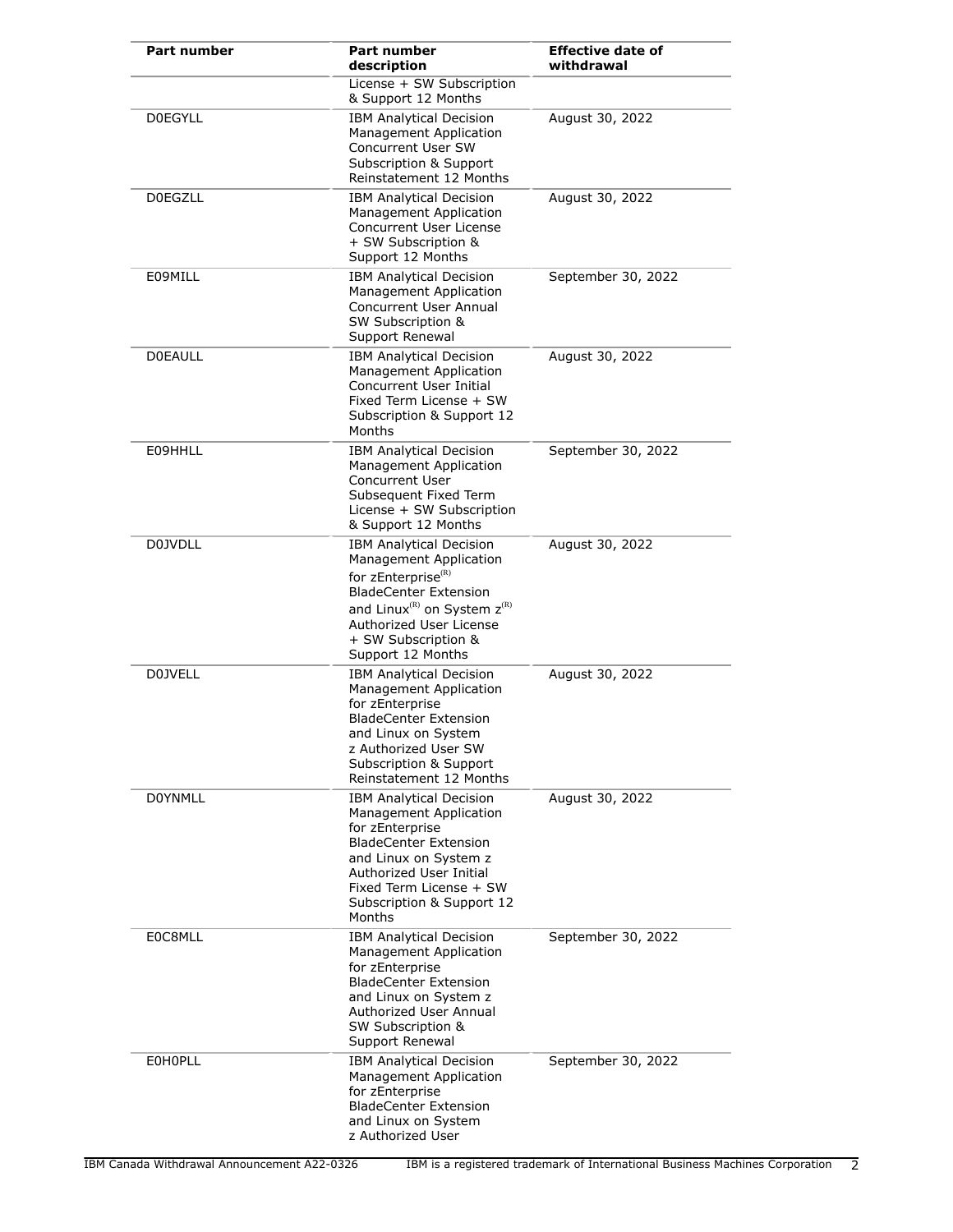| <b>Part number</b> | Part number<br>description                                                                                                                                                                                                           | <b>Effective date of</b><br>withdrawal |
|--------------------|--------------------------------------------------------------------------------------------------------------------------------------------------------------------------------------------------------------------------------------|----------------------------------------|
|                    | Subsequent Fixed Term<br>License + SW Subscription<br>& Support 12 Months                                                                                                                                                            |                                        |
| <b>DOJVFLL</b>     | <b>IBM Analytical Decision</b><br>Management Application<br>for zEnterprise<br><b>BladeCenter Extension</b><br>and Linux on System z<br>Concurrent Users License<br>+ SW Subscription &<br>Support 12 Months                         | August 30, 2022                        |
| <b>D0JVGLL</b>     | <b>IBM Analytical Decision</b><br>Management Application<br>for zEnterprise<br><b>BladeCenter Extension</b><br>and Linux on System<br>z Concurrent User SW<br>Subscription & Support<br>Reinstatement 12 Months                      | August 30, 2022                        |
| <b>DOYNNLL</b>     | <b>IBM Analytical Decision</b><br>Management Application<br>for zEnterprise<br><b>BladeCenter Extension</b><br>and Linux on System z<br>Concurrent User Initial<br>Fixed Term License + SW<br>Subscription & Support 12<br>Months    | August 30, 2022                        |
| E0C8NLL            | <b>IBM Analytical Decision</b><br>Management Application<br>for zEnterprise<br><b>BladeCenter Extension</b><br>and Linux on System z<br><b>Concurrent User Annual</b><br>SW Subscription &<br>Support Renewal                        | September 30, 2022                     |
| E0H0OLL            | <b>IBM Analytical Decision</b><br>Management Application<br>for zEnterprise<br><b>BladeCenter Extension</b><br>and Linux on System<br>z Concurrent User<br>Subsequent Fixed Term<br>License + SW Subscription<br>& Support 12 Months | September 30, 2022                     |
| <b>DOEGWLL</b>     | <b>IBM Analytical Decision</b><br>Management for Non-<br><b>Production Environment</b><br>Processor Value Unit<br>(PVU) SW Subscription &<br>Support Reinstatement 12<br>Months                                                      | August 30, 2022                        |
| <b>DOEGXLL</b>     | <b>IBM Analytical Decision</b><br>Management for Non-<br><b>Production Environment</b><br>Processor Value Unit<br>(PVU) License + SW<br>Subscription & Support 12<br>Months                                                          | August 30, 2022                        |
| E09MHLL            | <b>IBM Analytical Decision</b><br>Management for Non-<br><b>Production Environment</b><br>Processor Value Unit<br>(PVU) Annual SW<br>Subscription & Support<br>Renewal                                                               | September 30, 2022                     |
| <b>DOEBALL</b>     | <b>IBM Analytical Decision</b><br>Management for Non-                                                                                                                                                                                | August 30, 2022                        |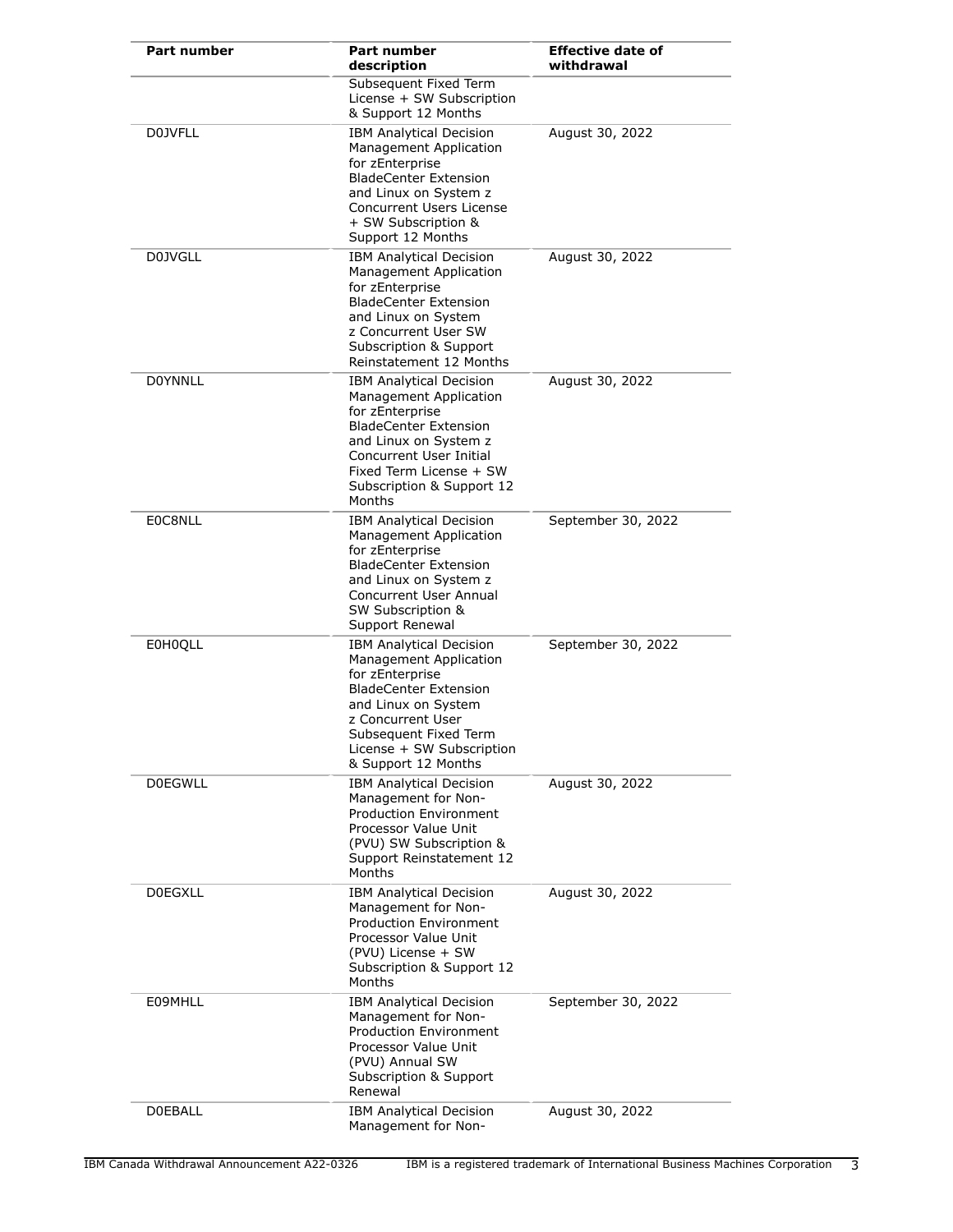| <b>Part number</b> | Part number<br>description                                                                                                                                                                                                                                                       | <b>Effective date of</b><br>withdrawal |
|--------------------|----------------------------------------------------------------------------------------------------------------------------------------------------------------------------------------------------------------------------------------------------------------------------------|----------------------------------------|
|                    | <b>Production Environment</b><br>Processor Value Unit<br>(PVU) Initial Fixed Term<br>License + SW Subscription<br>& Support 12 Months                                                                                                                                            |                                        |
| E09HYLL            | <b>IBM Analytical Decision</b><br>Management for Non-<br><b>Production Environment</b><br>Processor Value Unit<br>(PVU) Subsequent Fixed<br>Term License + SW<br>Subscription & Support 12<br>Months                                                                             | September 30, 2022                     |
| D0JV1LL            | <b>IBM Analytical Decision</b><br>Management for Non-<br>Production Environment<br>for zEnterprise<br><b>BladeCenter Extension</b><br>and Linux on System<br>z Processor Value Unit<br>(PVU) License + SW<br>Subscription & Support 12<br>Months                                 | August 30, 2022                        |
| D0JV3LL            | <b>IBM Analytical Decision</b><br>Management for Non-<br><b>Production Environment</b><br>for zEnterprise<br><b>BladeCenter Extension</b><br>and Linux on System<br>z Processor Value Unit<br>(PVU) SW Subscription &<br>Support Reinstatement 12<br>Months                      | August 30, 2022                        |
| <b>DOYNQLL</b>     | <b>IBM Analytical Decision</b><br>Management for Non-<br>Production Environment<br>for zEnterprise<br><b>BladeCenter Extension</b><br>and Linux on System<br>z Processor Value Unit<br>(PVU) Initial Fixed Term<br>License + SW Subscription<br>& Support 12 Months              | August 30, 2022                        |
| E0C8GLL            | <b>IBM Analytical Decision</b><br>Management for Non-<br><b>Production Environment</b><br>for zEnterprise<br><b>BladeCenter Extension</b><br>and Linux on System<br>z Processor Value<br>Unit (PVU) Annual SW<br>Subscription & Support<br>Renewal                               | September 30, 2022                     |
| <b>E0H0SLL</b>     | <b>IBM Analytical Decision</b><br>Management for Non-<br><b>Production Environment</b><br>for zEnterprise<br><b>BladeCenter Extension</b><br>and Linux on System<br>z Processor Value Unit<br>(PVU) Subsequent Fixed<br>Term License + SW<br>Subscription & Support 12<br>Months | September 30, 2022                     |
| <b>DOEHVLL</b>     | <b>IBM Analytical Decision</b><br>Management Processor<br>Value Unit (PVU) SW<br>Subscription & Support<br>Reinstatement 12 Months                                                                                                                                               | August 30, 2022                        |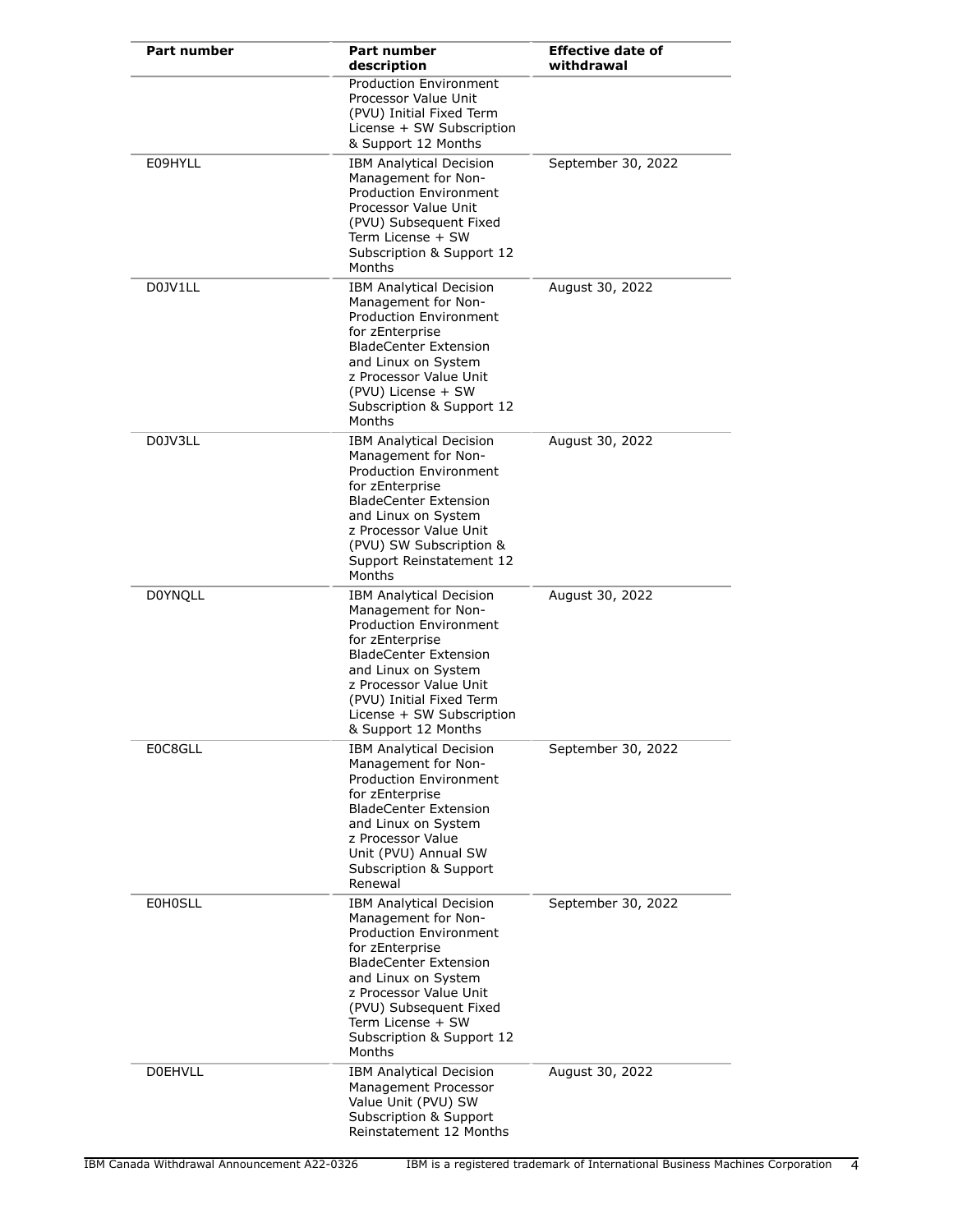| <b>Part number</b> | <b>Part number</b><br>description                                                                                                                                                                                                | <b>Effective date of</b><br>withdrawal |
|--------------------|----------------------------------------------------------------------------------------------------------------------------------------------------------------------------------------------------------------------------------|----------------------------------------|
| <b>DOEHWLL</b>     | <b>IBM Analytical Decision</b><br>Management Processor<br>Value Unit (PVU) License<br>+ SW Subscription &<br>Support 12 Months                                                                                                   | August 30, 2022                        |
| E09MZLL            | <b>IBM Analytical Decision</b><br>Management Processor<br>Value Unit (PVU) Annual<br>SW Subscription &<br>Support Renewal                                                                                                        | September 30, 2022                     |
| D0EB1LL            | <b>IBM Analytical Decision</b><br>Management Processor<br>Value Unit (PVU) Initial<br>Fixed Term License + SW<br>Subscription & Support 12<br>Months                                                                             | August 30, 2022                        |
| E09HPLL            | <b>IBM Analytical Decision</b><br>Management Processor<br>Value Unit (PVU)<br>Subsequent Fixed Term<br>License + SW Subscription<br>& Support 12 Months                                                                          | September 30, 2022                     |
| <b>D0JUXLL</b>     | <b>IBM Analytical Decision</b><br>Management for<br>zEnterprise BladeCenter<br>Extension and Linux on<br>System z Processor Value<br>Unit (PVU) License + SW<br>Subscription & Support 12<br>Months                              | August 30, 2022                        |
| <b>D0JUYLL</b>     | <b>IBM Analytical Decision</b><br>Management for<br>zEnterprise BladeCenter<br>Extension and Linux<br>on System z Processor<br>Value Unit (PVU) SW<br><b>Subscription &amp; Support</b><br>Reinstatement 12 Months               | August 30, 2022                        |
| <b>DOYNPLL</b>     | <b>IBM Analytical Decision</b><br>Management for<br>zEnterprise BladeCenter<br><b>Extension and Linux</b><br>on System z Processor<br>Value Unit (PVU) Initial<br>Fixed Term License + SW<br>Subscription & Support 12<br>Months | August 30, 2022                        |
| E0C8ELL            | <b>IBM Analytical Decision</b><br>Management for<br>zEnterprise BladeCenter<br>Extension and Linux on<br>System z Processor Value<br>Unit (PVU) Annual SW<br>Subscription & Support<br>Renewal                                   | September 30, 2022                     |
| <b>EOHORLL</b>     | <b>IBM Analytical Decision</b><br>Management for<br>zEnterprise BladeCenter<br>Extension and Linux on<br>System z Processor Value<br>Unit (PVU) Subsequent<br>Fixed Term License + SW<br>Subscription & Support 12<br>Months     | September 30, 2022                     |